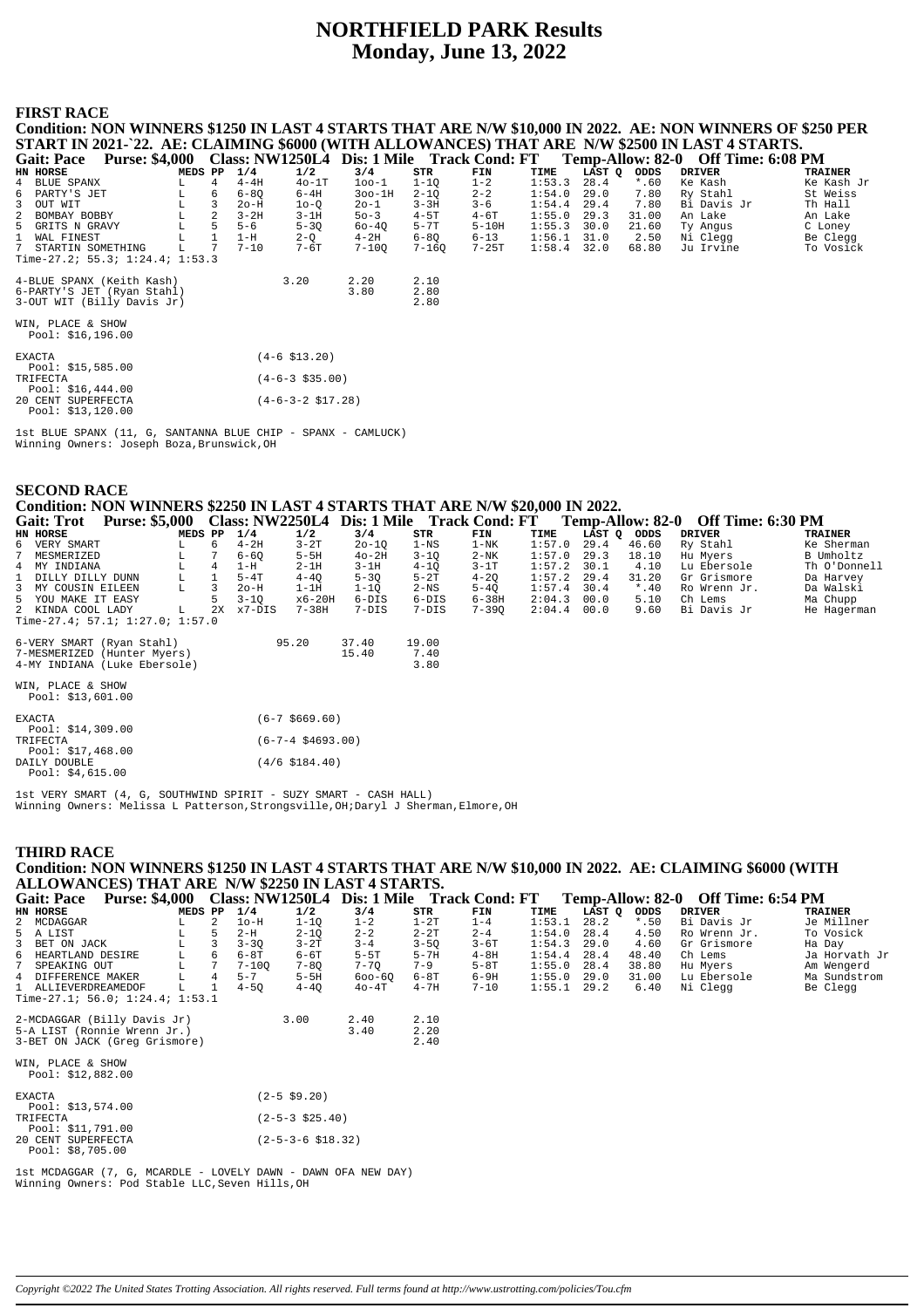### **FOURTH RACE Condition: NON WINNERS 4 PARI-MUTUEL RACES OR \$30,000 LIFETIME. CLAIMING PRICE \$22,500 (WITH ALLOWANCES).**

| <b>Gait: Pace</b>                                                                                     | <b>Purse: \$8,800</b> |         |    |          |           |              |                      | Class: 22500CLNW4 Dis: 1 Mile Track Cond: FT |               |        |         | Temp-Allow: 82-0 Off Time: 7:16 PM |              |
|-------------------------------------------------------------------------------------------------------|-----------------------|---------|----|----------|-----------|--------------|----------------------|----------------------------------------------|---------------|--------|---------|------------------------------------|--------------|
| HN HORSE                                                                                              |                       | MEDS PP |    | 1/4      | 1/2       | 3/4          | STR                  | FIN                                          | TIME          | LAST O | ODDS    | DRIVER                             | TRAINER      |
| 5 PITT PANDA                                                                                          |                       |         |    | $5-8T$   | $40 - 40$ | $100-H$      | $1 - 6$              | $1 - 120$                                    | 1:51.0        | 27.4   | 2.90    | An Lake                            | Ra Farmer    |
| 1 PAPPY'S LEGACY                                                                                      |                       |         |    | $1-T$    | $1 - 10$  | $2-H$        | $2 - 6$              | $2 - 120$                                    | 1:53.2        | 30.1   | 3.30    | Ro Wrenn Jr.                       | Ma Headworth |
| 2 GIMME SUNSHINE                                                                                      |                       | L.      |    | $3 - 4T$ | $3 - 3T$  | $4 - 3$      | $4 - 7H$             | $3 - 120$                                    | 1:53.2        | 29.3   | $*1.40$ | Bi Davis Jr                        | Co Kreiser   |
| 6 WESTERN DRIVE                                                                                       |                       | L.      | 6. | $6-10T$  | $60 - 70$ | $500 - 30$   | $3 - 70$             | $4 - 13$                                     | 1:53.3        | 29.4   | 59.20   | Ju Irvine                          | Da Novak     |
| 3 REMEMBERING SHORTY                                                                                  |                       | T.      | 3  | $4 - 6T$ | $5-5T$    | $6-4H$       | $5-9H$               | $5 - 160$                                    | 1:54.1        | 30.1   | 21.50   | Ch Lems                            | Ke Sherman   |
| 4 CHESCO                                                                                              |                       |         |    | $2o-T$   | $2 - 10$  | $3o-1H$      | $6 - 100$            | $6 - 19$                                     | 1:54.4        | 31.2   | 3.10    | Hu Mvers                           | Ed Miller    |
| 8 UMPIRE HANOVER                                                                                      |                       | L.      |    | $7 - 13$ | $7 - 100$ | $7-11H$      | 7-190                | 7-37T                                        | $1:58.3$ 33.1 |        | 27.20   | Ry Stahl                           | St Harris    |
| Time-26.2; 54.3; 1:23.1; 1:51.0                                                                       |                       |         |    |          |           |              |                      |                                              |               |        |         |                                    |              |
| 5-PITT PANDA (Angus Lake)<br>1-PAPPY'S LEGACY (Ronnie Wrenn Jr.)<br>2-GIMME SUNSHINE (Billy Davis Jr) |                       |         |    |          | 7.80      | 4.60<br>4.20 | 3.00<br>2.60<br>2.20 |                                              |               |        |         |                                    |              |

WIN, PLACE & SHOW Pool: \$11,781.00

| <b>EXACTA</b>      | $(5-1$ \$48.00)      |
|--------------------|----------------------|
| Pool: \$14,120.00  |                      |
| TRIFECTA           | $(5-1-2 \ $81.40)$   |
| Pool: \$14,029.00  |                      |
| 20 CENT SUPERFECTA | $(5-1-2-6 \t$64.72)$ |
| Pool: $$10,066.00$ |                      |

1st PITT PANDA (3, G, MCARDLE - A P P PANDA - FEELIN FRISKIE) Winning Owners: James E Lay,Monroe,MI

Scratched: BETTERLUVTOROCK (Veterinarian - Sick)

### **FIFTH RACE**

# **Condition: NON WINNERS \$3500 IN LAST 4 STARTS.**

|   | <b>Gait: Trot</b>                       | <b>Purse: \$7,000</b> |   |                |           | <b>Class: NW3500L4</b> |           |          | Dis: 1 Mile Track Cond: FT |        | Temp-Allow: 82-0 |         | <b>Off Time: 7:34 PM</b> |                |
|---|-----------------------------------------|-----------------------|---|----------------|-----------|------------------------|-----------|----------|----------------------------|--------|------------------|---------|--------------------------|----------------|
|   | HN HORSE                                |                       |   | MEDS PP        | 1/4       | 1/2                    | 3/4       | STR      | FIN                        | TIME   | LAST O           | ODDS    | <b>DRIVER</b>            | <b>TRAINER</b> |
|   | 2 STEEL                                 |                       |   | $\overline{a}$ | $1 - 10$  | 1-1H                   | $1-T$     | $1 - 2$  | 1-H                        | 1:54.1 | 28.3             | 2.00    | Bi Davis Jr              | He Hagerman    |
|   | 5 KING FELIX                            |                       | L | 5              | $5 - 6$   | $30 - 2$               | $2o-T$    | $2 - 2$  | $2-H$                      | 1:54.1 | 28.2             | $*1.00$ | Hu Myers                 | La Clabaugh    |
|   | 1 NEXT WOMAN UP                         |                       | L |                | $2 - 10$  | $2-1H$                 | $3-1H$    | $3 - 2H$ | $3-1H$                     | 1:54.2 | 28.3             | 7.30    | Ro Wrenn Jr.             | Ch Myrick      |
|   | 6 SEVEN KNIGHTS                         |                       | L | 6              | $6 - 7H$  | $50-3T$                | $40 - 4$  | $4-4H$   | $4 - 3$                    | 1:54.4 | 28.2             | 8.80    | Ry Stahl                 | St Cross       |
| 7 | FIREWORKS FLASH                         |                       | L | 7              | $7 - 10$  | $7-5T$                 | $70 - 7$  | $5-6H$   | $5-4H$                     | 1:55.0 | 28.0             | 36.50   | Lu Ebersole              | Je Millner     |
|   | 3 GOLDEN GENES                          |                       | L | 3              | $3 - 2H$  | $4 - 30$               | $5 - 5$   | $6 - 7$  | $6 - 6T$                   | 1:55.3 | 29.0             | 65.00   | Ju Irvine                | Be Clegg       |
|   | 4 SWAN BEFORE ALL                       |                       | L |                | X4X 8-11H | $80 - 7$               | $80 - 80$ | $8 - 90$ | $7 - 8H$                   | 1:55.4 | 28.3             | 7.60    | Ch Lems                  | Ma Chupp       |
|   | 8 FUN TIME CHARLIE                      |                       | L | 8              | $4-4H$    | $6 - 50$               | $6 - 60$  | $7 - 8T$ | $8-9H$                     | 1:56.0 | 29.1             | 30.50   | Gr Grismore              | Ry Deaton      |
|   | Time-27.4; 57.1; $1:25.3$ ; $1:54.1$    |                       |   |                |           |                        |           |          |                            |        |                  |         |                          |                |
|   | 2-STEEL (Billy Davis Jr)                |                       |   |                |           | 6.00                   | 2.80      | 2.40     |                            |        |                  |         |                          |                |
|   | 5-KING FELIX (Hunter Myers)             |                       |   |                |           |                        | 2.80      | 2.20     |                            |        |                  |         |                          |                |
|   | 1-NEXT WOMAN UP (Ronnie Wrenn Jr.)      |                       |   |                |           |                        |           | 2.60     |                            |        |                  |         |                          |                |
|   | WIN, PLACE & SHOW<br>Pool: $$10,631.00$ |                       |   |                |           |                        |           |          |                            |        |                  |         |                          |                |
|   |                                         |                       |   |                |           |                        |           |          |                            |        |                  |         |                          |                |

| $(2-5 \; $19.00)$                                                           |
|-----------------------------------------------------------------------------|
|                                                                             |
| $(2-5-1$ \$41.20)                                                           |
|                                                                             |
| $(2 - 5 - 1 - 6 \text{ } $16.70)$                                           |
|                                                                             |
| $(6/2/5/2 \text{ } $1 \text{ } (3 \text{ } 0F \text{ } 4) \text{ } $15.10)$ |
|                                                                             |
|                                                                             |
|                                                                             |

1st STEEL (4, G, CHAPTER SEVEN - PINK POWER - CREDIT WINNER) Winning Owners: Top Shelf Stable,Brewster,OH;Terrence D Smith,Lancaster,TX;Daniel Schrock,Millersburg,OH

#### **SIXTH RACE**

# **Condition: NON WINNERS \$5200 IN LAST 4 STARTS. AE: CLAIMING \$15,000 (WITH ALLOWANCES).**

| <b>Purse: \$9,000</b><br><b>Gait: Pace</b> |         |    |          |           | Class: NW5000L4 Dis: 1 Mile |          | <b>Track Cond: FT</b> |               |        | <b>Temp-Allow: 77-0</b> | <b>Off Time: 7:56 PM</b> |                |
|--------------------------------------------|---------|----|----------|-----------|-----------------------------|----------|-----------------------|---------------|--------|-------------------------|--------------------------|----------------|
| HN HORSE                                   | MEDS PP |    | 1/4      | 1/2       | 3/4                         | STR      | FIN                   | TIME          | LAST O | ODDS                    | DRIVER                   | <b>TRAINER</b> |
| 3 DIESEL ACCELERATOR                       |         |    | $2 - 10$ | $2 - 10$  | $2 - 10$                    | $2 - 1$  | $1-T$                 | 1:51.3        | 28.1   | 1.90                    | Bi Davis Jr              | Sa Mignano     |
| 5 PET MY ROCK                              | L.      | 5. | $1 - 10$ | 1-10      | $1 - 10$                    | $1 - 1$  | $2-T$                 | $1:51.4$ 28.3 |        | $*1.10$                 | Aa Merriman              | Bi Rhoades     |
| 1 IRISH PRINCE                             |         |    | $3 - 2H$ | $3-2T$    | $3-2H$                      | $3-2T$   | $3 - 10$              | $1:51.4$ 28.1 |        | 22.10                   | Ch Lems                  | B Umholtz      |
| 4 CASINO DIRECTOR                          |         |    | $4-3T$   | $5 - 4$   | $5 - 40$                    | $4 - 4T$ | $4-1T$                | $1:52.0$ 28.0 |        | 27.90                   | Rv Stahl                 | Mi Shedron     |
| 7 DAVE AND DENNIS                          |         |    | $7 - 8$  | $7-5T$    | $7 - 60$                    | 6-6H     | $5-3T$                | $1:52.2$ 28.0 |        | 26.10                   | Lu Ebersole              | Ti Lane        |
| 2 MACH STOCKN BARREL                       |         | 2  | $5 - 50$ | $40 - 30$ | $40 - 30$                   | $5 - 6H$ | $6 - 8$               | $1:53.1$ 29.2 |        | 16.10                   | Ju Irvine                | Ma Chupp       |
| 6 FLASH LAUXMONT                           |         | 6  | 6-6H     | $60-4H$   | $60 - 5$                    | $7 - 70$ | $7-8T$                | $1:53.2$ 29.1 |        | 3.20                    | Ro Wrenn Jr.             | To Vosick      |
| Time-27.0; 55.3; 1:23.1; 1:51.3            |         |    |          |           |                             |          |                       |               |        |                         |                          |                |

| 3-DIESEL ACCELERATOR (Billy Davis Jr)<br>5-PET MY ROCK (Aaron Merriman)<br>1-IRISH PRINCE (Christopher Lems) | 5.80              | 3.00<br>2.80 | 2.80<br>2.60<br>4.60 |
|--------------------------------------------------------------------------------------------------------------|-------------------|--------------|----------------------|
| WIN, PLACE & SHOW<br>Pool: \$19,535.00                                                                       |                   |              |                      |
| EXACTA<br>Pool: \$17,792.00                                                                                  | $(3-5 \; $11.80)$ |              |                      |

| 1001.00.00<br>TRIFECTA | $(3 - 5 - 1 \ $92.00)$                                                    |
|------------------------|---------------------------------------------------------------------------|
| Pool: \$21,792.00      |                                                                           |
| PICK THREE             | $(5/2/3 \text{ } $1 \text{ } (3 \text{ } 0F \text{ } 3) \text{ } $66.60)$ |
| Pool: $$3,858.00$      |                                                                           |

1st DIESEL ACCELERATOR (6, G, BIG BAD JOHN - SO VERY NICE - CAMLUCK) Winning Owners: Sam & Russ Mignano,Monroe,MI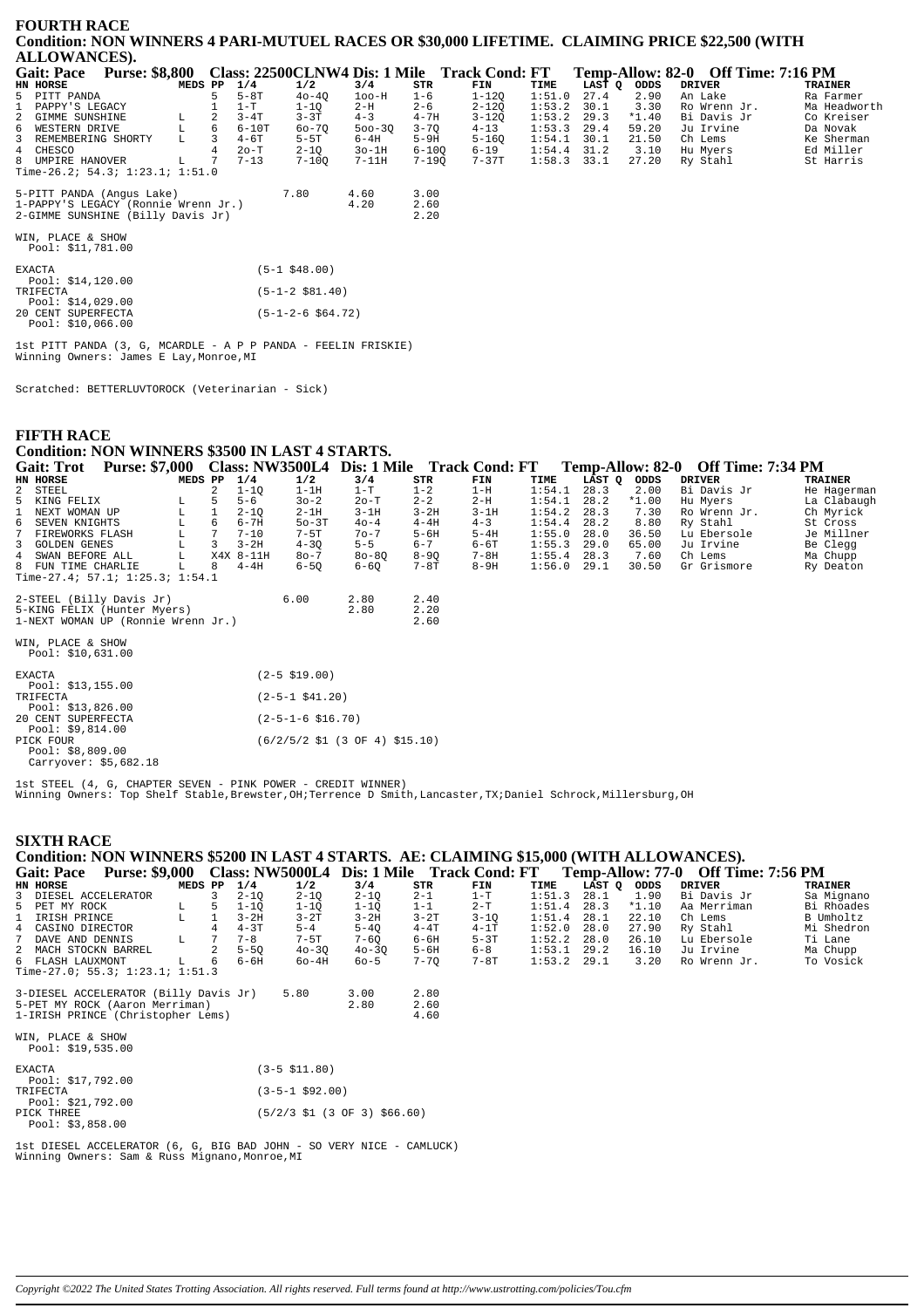#### **SEVENTH RACE** Condition: NON WINNERS 2 PARI-MUTUEL RACES OR \$20,000 LIFETIME. AE: N/W 4 PM RACES OR \$31,000 LIFETIME. **CLAIMING PRICE \$22,500 (WITH ALLOWANCES)**

| <b>Gait: Pace</b>                     | <b>Purse: \$8,800</b> |         |           | <b>Class: NW2PMCD</b> |           |          | Dis: 1 Mile Track Cond: FT |        |        |         | Temp-Allow: 77-0 Off Time: 8:16 PM |                |
|---------------------------------------|-----------------------|---------|-----------|-----------------------|-----------|----------|----------------------------|--------|--------|---------|------------------------------------|----------------|
| HN HORSE                              |                       | MEDS PP | 1/4       | 1/2                   | 3/4       | STR      | FIN                        | TIME   | LAST Q | ODDS    | <b>DRIVER</b>                      | TRAINER        |
| 1 RAES LUCKY CHARM                    |                       |         | $2-T$     | $2-1H$                | $2 - 1Q$  | $2 - 1Q$ | $1 - 10$                   | 1:52.4 | 28.4   | 1.90    | Ro Wrenn Jr.                       | Ed Miller      |
| 5 GUNS BLAZIN'                        |                       |         | $3 - 3$   | $3-2T$                | $4 - 3$   | $3 - 3H$ | $2 - 1Q$                   | 1:53.0 | 28.3   | 10.70   | Ry Stahl                           | Ma Burkholder  |
| 8 SWEET SUCCESS                       | L.                    |         | $1o-T$    | $1-1H$                | $1 - 10$  | $1 - 1Q$ | $3-1H$                     | 1:53.0 | 29.1   | $*1.10$ | Aa Merriman                        | Bi Rhoades     |
| 2 PIKE ROCK                           | L                     |         | $4 - 4T$  | $4 - 4$               | $5-4H$    | $4-5H$   | $4 - 3$                    | 1:53.2 | 28.4   | 15.20   | Bi Davis Jr                        | Co Kreiser     |
| 4 PHANTOM SHADOW                      | г                     |         | $7 - 110$ | 7-8T                  | $7 - 6$   | $7 - 7H$ | $5-5T$                     | 1:54.0 | 29.0   | 53.20   | Hu Myers                           | B Umholtz      |
| 7 KEYSTONE CATALYST                   | L                     |         | $5-6T$    | $50 - 4T$             | $30 - 2$  | $5-5H$   | $6 - 80$                   | 1:54.2 | 30.1   | 7.90    | Gr Grismore                        | Sa Schillaci   |
| 3 MUSICAL BOX                         |                       |         | 6-9T      | 6-6T                  | $60 - 5H$ | $6 - 7H$ | 7-9T                       | 1:54.4 | 30.0   | 6.40    | Ch Lems                            | Ma Chupp       |
| 6 GREATER THAN ACES                   | L                     | -6      | $8 - 13H$ | $8-11T$               | 80-7      | $8 - 9$  | $8-10T$                    | 1:55.0 | 29.4   | 130.90  | An Lake                            | De Santantonio |
| Time-26.4; 55.1; $1:23.4$ ; $1:52.4$  |                       |         |           |                       |           |          |                            |        |        |         |                                    |                |
| 1-RAES LUCKY CHARM (Ronnie Wrenn Jr.) |                       |         |           | 5.80                  | 2.80      | 2.40     |                            |        |        |         |                                    |                |
| 5-GUNS BLAZIN' (Ryan Stahl)           |                       |         |           |                       | 9.00      | 4.60     |                            |        |        |         |                                    |                |
| 8-SWEET SUCCESS (Aaron Merriman)      |                       |         |           |                       |           | 2.40     |                            |        |        |         |                                    |                |
|                                       |                       |         |           |                       |           |          |                            |        |        |         |                                    |                |
| WIN, PLACE & SHOW                     |                       |         |           |                       |           |          |                            |        |        |         |                                    |                |
| Pool: \$23,389.00                     |                       |         |           |                       |           |          |                            |        |        |         |                                    |                |
|                                       |                       |         |           |                       |           |          |                            |        |        |         |                                    |                |
| <b>EXACTA</b>                         |                       |         |           | $(1-5 \ $40.80)$      |           |          |                            |        |        |         |                                    |                |
| Pool: \$24,246.00                     |                       |         |           |                       |           |          |                            |        |        |         |                                    |                |
| TRIFECTA                              |                       |         |           | $(1-5-8 \; $121.20)$  |           |          |                            |        |        |         |                                    |                |
| Pool: \$23,230.00                     |                       |         |           |                       |           |          |                            |        |        |         |                                    |                |
| 20 CENT SUPERFECTA                    |                       |         |           | $(1-5-8-2 \ $45.26)$  |           |          |                            |        |        |         |                                    |                |
| Pool: $$15,854.00$                    |                       |         |           |                       |           |          |                            |        |        |         |                                    |                |

lst RAES LUCKY CHARM (3, G, LUCK BE WITHYOU - PACIFIC SUN RAE - PANSPACIFICFLIGHT)<br>Winning Owners: R R Sugg,Polk,OH;A R Dunn,Polk,OH;E J Miller,Polk,OH;J Miller,Millersburg,OH

#### **EIGHTH RACE** Condition: NON WINNERS 7 PARI-MUTUEL RACES OR \$40,000 LIFETIME. CLAIMING PRICE \$30,000 (WITH ALLOWANCES).

| <b>Purse: \$9,800</b><br><b>Gait: Pace</b> |               | <b>Class: NW4PMCD</b>       | Dis: 1 Mile |          | <b>Track Cond: FT</b> |        |        |         | Temp-Allow: 77-0 Off Time: 8:38 PM |                |
|--------------------------------------------|---------------|-----------------------------|-------------|----------|-----------------------|--------|--------|---------|------------------------------------|----------------|
| HN HORSE<br>MEDS PP                        | 1/4           | 1/2                         | 3/4         | STR      | FIN                   | TIME   | LAST Q | ODDS    | <b>DRIVER</b>                      | <b>TRAINER</b> |
| $\mathbf{1}$<br>BRIGHTER DAYS<br>L.        | $2 - 2Q$      | $2 - 2$                     | $10-0$      | $1 - 5$  | $1-9T$                | 1:51.4 | 27.4   | $*$ .50 | Gr Grismore                        | Je Roegner     |
| 3 OLD TOWN ROAD                            | $3 - 5$       | $3 - 3Q$                    | $3-1T$      | $2 - 5$  | $2 - 9T$              | 1:53.4 | 29.2   | 13.90   | Ch Lems                            | Ma Headworth   |
| REAL VISION<br>8                           |               | $7-13T$<br>$7 - 8H$         | $60-4H$     | $6-8T$   | $3 - 11T$             | 1:54.1 | 29.2   | 26.80   | Ry Stahl                           | Me Byler       |
| 4 HIGHASAKITE<br>L                         | $4 - 70$<br>4 | $4 - 5$                     | $5 - 3$     | $5 - 7T$ | $4 - 120$             | 1:54.1 | 29.3   | 2.10    | Bi Davis Jr                        | Co Kreiser     |
| 7<br>WINCHESTER WALLEY                     | 6             | $6 - 11T$<br>$60 - 6T$      | $40-2T$     | $4 - 7T$ | $5 - 13$              | 1:54.2 | 29.4   | 69.30   | Hu Myers                           | Da Edwards     |
| 2 ONOITSMYMOTHERNLAW                       | $5 - 10$      | $5-6T$                      | $x7-4T$     | $7 - 10$ | $6 - 14$              | 1:54.3 | 29.3   | 38.00   | Lu Ebersole                        | Ri Zelenak     |
| 5 ROUTHLAND<br>L                           | $1 - 20$<br>5 | $1 - 2$                     | $2-Q$       | $3 - 60$ | $7 - 14H$             | 1:54.3 | 30.3   | 7.70    | Aa Merriman                        | Jo Oliverio    |
| Time-27.2; 55.3; $1:24.0; 1:51.4$          |               |                             |             |          |                       |        |        |         |                                    |                |
| 1-BRIGHTER DAYS (Greq Grismore)            |               | 3.00                        | 2.40        | 2.20     |                       |        |        |         |                                    |                |
| 3-OLD TOWN ROAD (Christopher Lems)         |               |                             | 6.60        | 3.60     |                       |        |        |         |                                    |                |
| 8-REAL VISION (Ryan Stahl)                 |               |                             |             | 6.20     |                       |        |        |         |                                    |                |
|                                            |               |                             |             |          |                       |        |        |         |                                    |                |
| WIN, PLACE & SHOW                          |               |                             |             |          |                       |        |        |         |                                    |                |
| Pool: \$17,018.00                          |               |                             |             |          |                       |        |        |         |                                    |                |
| <b>EXACTA</b>                              |               | $(1-3 \; $15.80)$           |             |          |                       |        |        |         |                                    |                |
| Pool: $$19,884.00$                         |               |                             |             |          |                       |        |        |         |                                    |                |
| TRIFECTA                                   |               | $(1-3-8 \; \text{$119.60})$ |             |          |                       |        |        |         |                                    |                |
| Pool: $$20,360.00$                         |               |                             |             |          |                       |        |        |         |                                    |                |
| 20 CENT SUPERFECTA                         |               | $(1-3-8-4 \ $31.18)$        |             |          |                       |        |        |         |                                    |                |
| Pool: \$13,899.00                          |               |                             |             |          |                       |        |        |         |                                    |                |

1st BRIGHTER DAYS (4, G, WOODSTOCK - RHIANNON - REAL ARTIST)<br>Winning Owners: Matthew R Madden, Northfield, OH; Jessica L Roegner, Streetsboro, OH

Scratched: STELLAR BLUE CHIP (Veterinarian - Sick)

### **NINTH RACE**

|               | nin in Kaci          |                                                                      |         |   |          |                              |           |          |           |        |        |         |                                    |                |
|---------------|----------------------|----------------------------------------------------------------------|---------|---|----------|------------------------------|-----------|----------|-----------|--------|--------|---------|------------------------------------|----------------|
|               |                      | Condition: NON WINNERS \$5000 IN LAST 4 STARTS.                      |         |   |          |                              |           |          |           |        |        |         |                                    |                |
|               |                      | Gait: Trot Purse: \$9,000 Class: NW5000L4 Dis: 1 Mile Track Cond: FT |         |   |          |                              |           |          |           |        |        |         | Temp-Allow: 77-0 Off Time: 9:02 PM |                |
|               | HN HORSE             |                                                                      | MEDS PP |   | 1/4      | 1/2                          | 3/4       | STR      | FIN       | TIME   | LĀST Q | ODDS    | <b>DRIVER</b>                      | <b>TRAINER</b> |
|               | 4 TWENTYFOUR K MAGIC |                                                                      | L       | 4 | $10-1$   | $1 - 1Q$                     | $1-1H$    | $1-2H$   | $1-2T$    | 1:55.1 | 28.2   | $*$ .50 | Ro Wrenn Jr.                       | Ty Loy         |
| 2             | ANASTASIA RUDY       |                                                                      | L       | 2 | $3 - 3$  | $3 - 3Q$                     | $4 - 3$   | $4 - 4$  | $2 - 2T$  | 1:55.4 | 28.2   | 5.00    | Ry Stahl                           | Je Conger      |
| 5.            | GONNAWISHONASTAR     |                                                                      | L       |   | $2 - 1$  | $2 - 1Q$                     | $2-1H$    | $2 - 2H$ | $3 - 3$   | 1:55.4 | 28.4   | 5.60    | Aa Merriman                        | Ji Smith       |
|               | 3 FLY JESSE FLY      |                                                                      |         |   | $5-5T$   | $4 - 4T$                     | $3o-1H$   | $3 - 4$  | $4-4H$    | 1:56.0 | 29.0   | 29.80   | Lu Ebersole                        | Ca Hollar      |
|               | SLATED TO WIN        |                                                                      |         | 7 | $7 - 9$  | $6-8H$                       | $60 - 5H$ | $5 - 60$ | $5 - 6$   | 1:56.2 | 28.3   | 15.60   | Bi Davis Jr                        | Co Kreiser     |
| 6             | STARS AN STONES      |                                                                      | г       | 6 | $6 - 7H$ | $5-6T$                       | $5-5Q$    | 6-6H     | $6 - 6Q$  | 1:56.2 | 28.3   | 27.30   | Hu Myers                           | Sa Schillaci   |
|               | 8 LILY'S SWAN POND   |                                                                      |         | 8 | $8-10T$  | $7 - 10$                     | $7o-7T$   | 7-9H     | $7-11T$   | 1:57.3 | 29.1   | 66.60   | Ch Lems                            | Ch Myrick      |
| $\mathbf{1}$  | STARLIT THISWANDAY   |                                                                      |         |   | $4 - 40$ | $x8 - 19$                    | $8-12T$   | $8 - 14$ | $8 - 170$ | 1:58.3 | 29.1   | 34.60   | Ra Kinney                          | Ra Kinney      |
|               |                      | Time-28.2; $57.3$ ; $1:26.4$ ; $1:55.1$                              |         |   |          |                              |           |          |           |        |        |         |                                    |                |
|               |                      | 4-TWENTYFOUR K MAGIC (Ronnie Wrenn Jr.) 3.00                         |         |   |          |                              | 2.40      | 2.10     |           |        |        |         |                                    |                |
|               |                      | 2-ANASTASIA RUDY (Ryan Stahl)                                        |         |   |          |                              | 4.60      | 3.00     |           |        |        |         |                                    |                |
|               |                      | 5-GONNAWISHONASTAR (Aaron Merriman)                                  |         |   |          |                              |           | 2.60     |           |        |        |         |                                    |                |
|               |                      |                                                                      |         |   |          |                              |           |          |           |        |        |         |                                    |                |
|               | WIN, PLACE & SHOW    |                                                                      |         |   |          |                              |           |          |           |        |        |         |                                    |                |
|               | Pool: $$20,124.00$   |                                                                      |         |   |          |                              |           |          |           |        |        |         |                                    |                |
|               |                      |                                                                      |         |   |          |                              |           |          |           |        |        |         |                                    |                |
| <b>EXACTA</b> |                      |                                                                      |         |   |          | $(4-2$ \$8.40)               |           |          |           |        |        |         |                                    |                |
|               | Pool: $$21,400.00$   |                                                                      |         |   |          |                              |           |          |           |        |        |         |                                    |                |
|               | TRIFECTA             |                                                                      |         |   |          | $(4-2-5 \; $23.60)$          |           |          |           |        |        |         |                                    |                |
|               | Pool: $$23,955.00$   |                                                                      |         |   |          |                              |           |          |           |        |        |         |                                    |                |
|               | 20 CENT SUPERFECTA   |                                                                      |         |   |          | $(4-2-5-3 \; \text{S11.40})$ |           |          |           |        |        |         |                                    |                |
|               | Pool: \$17,577.00    |                                                                      |         |   |          |                              |           |          |           |        |        |         |                                    |                |

Ist TWENTYFOUR K MAGIC (6, M, DONTYOUFORGETIT - MAGIC MEMORY - KADABRA)<br>Winning Owners: Tye R Loy, Columbia Station, OH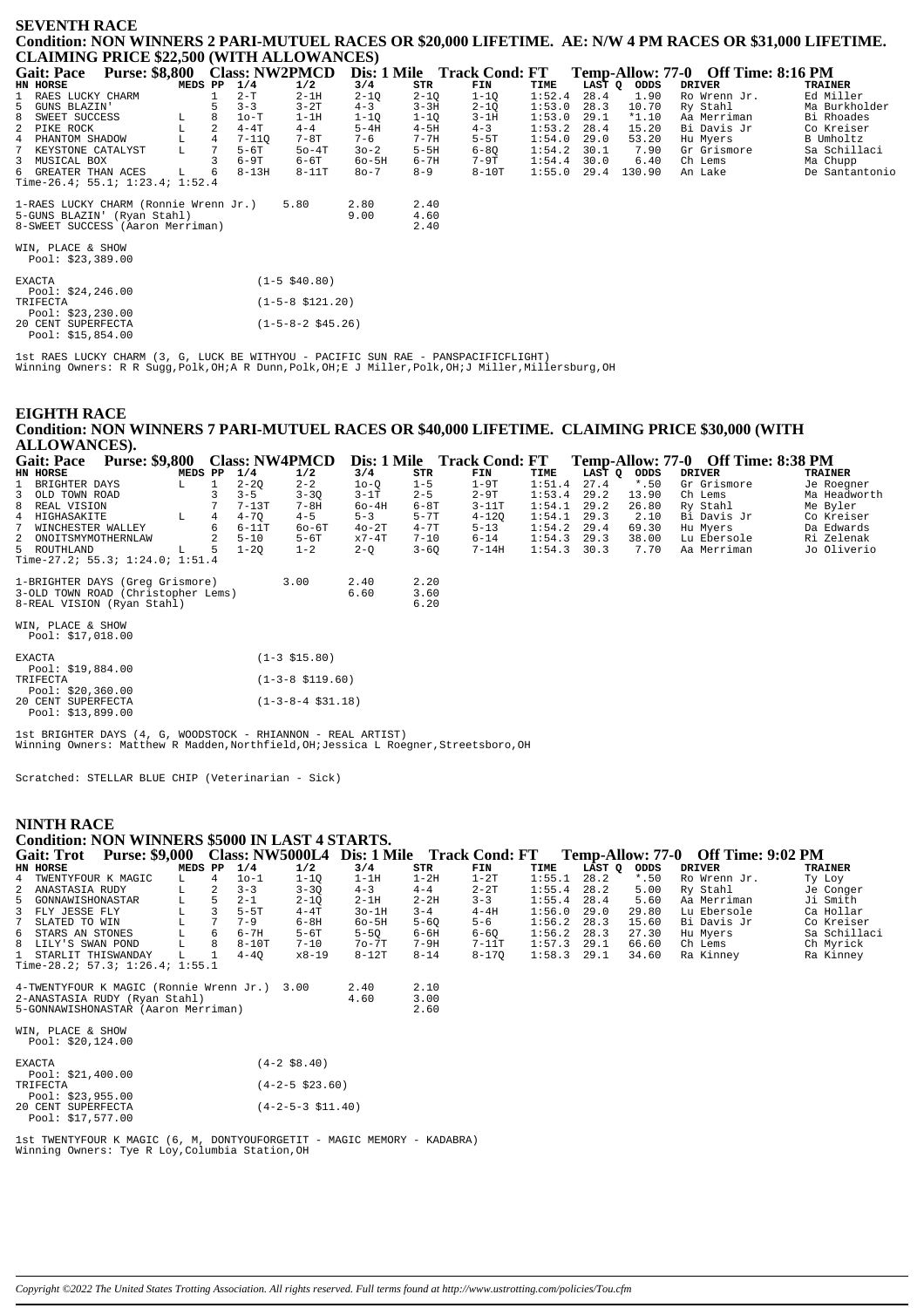#### **TENTH RACE** Condition: NON WINNERS 1 PARI-MUTUEL RACE OR \$10,000 LIFETIME. AE: N/W 2 PM RACES OR \$20,000 LIFETIME. CLAIMING DRICE \$15 000 (WITH ALLOWANCES)

|                                       | CLAIMING I MCL \$19,000 (WITH ALLO WANTCL), |         |    |           |                      |           |                                                                         |                            |        |      |             |                                    |                |
|---------------------------------------|---------------------------------------------|---------|----|-----------|----------------------|-----------|-------------------------------------------------------------------------|----------------------------|--------|------|-------------|------------------------------------|----------------|
| <b>Gait: Pace</b>                     | Purse: \$7,500 Class: NW1PMCD               |         |    |           |                      |           |                                                                         | Dis: 1 Mile Track Cond: FT |        |      |             | Temp-Allow: 77-0 Off Time: 9:25 PM |                |
| <b>HN HORSE</b>                       |                                             | MEDS PP |    | 1/4       | 1/2                  | 3/4       | <b>STR</b>                                                              | FIN                        | TIME   |      | LAST Q ODDS | <b>DRIVER</b>                      | <b>TRAINER</b> |
| 3<br>INSTANTANEOUS                    |                                             | L       | 3  | $1 - 1Q$  | $1-H$                | $1-T$     | $1-1H$                                                                  | $1 - 1$                    | 1:55.1 | 29.1 | $*1.20$     | Hu Myers                           | Du Arledge     |
| 4 BROOKDALE JOEY                      |                                             | L       | 4  | $2 - 1Q$  | $3-1H$               | $3-1T$    | $2-1H$                                                                  | $2 - 1$                    | 1:55.2 | 29.0 | 19.40       | Bi Davis Jr                        | B Umholtz      |
| 6<br>LEONARDO HANOVER                 |                                             | L       | 6  | $3-2H$    | $4 - 3H$             | $40 - 30$ | $4-2T$                                                                  | $3-1H$                     | 1:55.2 | 28.4 | 3.70        | Ro Wrenn Jr.                       | Re Zubkoff     |
| 5<br>HOUSE EDGE                       |                                             |         |    | $40-3H$   | $2o-H$               | $2o-T$    | $3 - 2$                                                                 | $4 - 30$                   | 1:55.4 | 29.3 | 8.40        | Ti Deaton                          | Ke Kash Jr     |
| $\overline{a}$<br>BECK JR             |                                             | L       |    | $5 - 4Q$  | $50 - 5Q$            | $5-5T$    | $5-5Q$                                                                  | $5 - 8$                    | 1:56.4 | 29.3 | 20.10       | Jo Mapes                           | Ri Mapes       |
| 7 <sup>7</sup><br><b>GOLD VINTAGE</b> |                                             |         |    | $9 - 70$  | i8o-7H               | $60 - 9T$ | $6 - 60$                                                                | $6-8T$                     | 1:57.0 | 29.0 | 42.10       | Ch Lems                            | Ji Smith       |
| 9<br>BEACH BUM BOB                    |                                             | L       | [9 | $80-6H$   | $i60-5T$             | $7-10T$   | $7 - 110$                                                               | $8p7 - 14Q$                | 1:58.0 | 29.4 | 4.30        | Ja Thompson                        | Ke Merriman    |
| 8 PELLEGRINI                          |                                             | L       | 8  | $60 - 4T$ | x90-9                | $90 - 13$ | $8-11T$                                                                 | $7p8-13$                   | 1:57.4 | 29.1 | 5.70        | Aa Merriman                        | Cr Stein       |
| 1 SNOW BURN                           |                                             |         |    | $7 - 5T$  | $7 - 6H$             | $8 - 12H$ | $9-12T$                                                                 | $9 - 16$                   | 1:58.2 | 30.0 | 73.80       | Ty Angus                           | C Loney        |
|                                       | Time-28.2; 57.4; 1:26.0; 1:55.1             |         |    |           |                      |           |                                                                         |                            |        |      |             |                                    |                |
|                                       |                                             |         |    |           |                      |           |                                                                         |                            |        |      |             |                                    |                |
|                                       | 3-INSTANTANEOUS (Hunter Myers)              |         |    |           | 4.40                 | 3.40      | 2.40                                                                    |                            |        |      |             |                                    |                |
|                                       | 4-BROOKDALE JOEY (Billy Davis Jr)           |         |    |           |                      | 11.00     | 4.00                                                                    |                            |        |      |             |                                    |                |
|                                       | 6-LEONARDO HANOVER (Ronnie Wrenn Jr.)       |         |    |           |                      |           | 2.80                                                                    |                            |        |      |             |                                    |                |
|                                       |                                             |         |    |           |                      |           |                                                                         |                            |        |      |             |                                    |                |
| WIN, PLACE & SHOW                     |                                             |         |    |           |                      |           |                                                                         |                            |        |      |             |                                    |                |
| Pool: $$16,465.00$                    |                                             |         |    |           |                      |           |                                                                         |                            |        |      |             |                                    |                |
|                                       |                                             |         |    |           |                      |           |                                                                         |                            |        |      |             |                                    |                |
| <b>EXACTA</b>                         |                                             |         |    |           | $(3-4 \, $49.40)$    |           |                                                                         |                            |        |      |             |                                    |                |
| Pool: \$20,352.00                     |                                             |         |    |           |                      |           |                                                                         |                            |        |      |             |                                    |                |
| TRIFECTA                              |                                             |         |    |           | $(3-4-6 \; $250.00)$ |           |                                                                         |                            |        |      |             |                                    |                |
| Pool: $$16,624.00$                    |                                             |         |    |           |                      |           |                                                                         |                            |        |      |             |                                    |                |
| 20 CENT SUPERFECTA                    |                                             |         |    |           | $(3-4-6-5 \ $97.62)$ |           |                                                                         |                            |        |      |             |                                    |                |
| Pool: \$10,536.00                     |                                             |         |    |           |                      |           |                                                                         |                            |        |      |             |                                    |                |
| PICK FIVE                             |                                             |         |    |           |                      |           | $(3/1/1, 6/4/3 \; \text{S1} \; (5 \; \text{OF} \; 5) \; \text{S81.40})$ |                            |        |      |             |                                    |                |
| Pool: \$6.037.00                      |                                             |         |    |           |                      |           |                                                                         |                            |        |      |             |                                    |                |

1st INSTANTANEOUS (4, G, ALWAYS B MIKI - GETTINGREADYTOROLL - ROCKNROLL HANOVER) Winning Owners: Ten Diamonds Racing Stable, Grove City, OH

## **ELEVENTH RACE** Condition: GUARANTEED \$10,000 PICK 4 STARTS HERE NON WINNERS 4 PARI-MUTUEL RACES OR \$30,000 LIFETIME. AE: N/W 7 PM RACES OR \$40,000 LIFETIME. CLAIMING PRICE \$30,000 (WITH ALLOWANCES).<br>Gait: Pace Purse: \$9,800 Class: NW4PMCD Dis: 1 Mile Track Cond: FT Temp-Allow: 77-0 Off Time: 9:54 PM

| Gail: Face<br><b>EULSE: \$2,000 CRASS: IN WHE MICD</b> |         |    |          |                     |           |           | DIS: I MINE ITACK CONG: F I |               |        |         | $1$ emp-Allow; $77$ - $0$ On Three $9.54$ FM |                 |
|--------------------------------------------------------|---------|----|----------|---------------------|-----------|-----------|-----------------------------|---------------|--------|---------|----------------------------------------------|-----------------|
| HN HORSE                                               | MEDS PP |    | 1/4      | 1/2                 | 3/4       | STR       | FIN                         | TIME          | LAST Q | ODDS    | DRIVER                                       | TRAINER         |
| 4 REVENANT BLUE CHIP                                   |         | 4  | $10-1H$  | $1 - 2$             | $1 - 2$   | $1-3H$    | $1 - 70$                    | 1:52.0        | 28.4   | $*$ .30 | Ro Wrenn Jr.                                 | Sa Schillaci    |
| ROSE RUN WALKER                                        |         |    | 2-1H     | $2 - 2$             | $2 - 2$   | $2 - 3H$  | $2 - 7Q$                    | 1:53.2        | 29.4   | 2.90    | Aa Merriman                                  | Me Byler        |
| 6 ESAI HANOVER                                         | L       | 6  | $6-11H$  | $50 - 11$           | $4-5T$    | $4 - 7H$  | $3 - 11H$                   | 1:54.1        | 29.4   | 30.80   | Ch Lems                                      | Ro Krenitsky Jr |
| 2 AND I OUOTE                                          |         | 2  | $3 - 40$ | $3 - 4H$            | $30 - 30$ | $3 - 6H$  | $4 - 12$                    | 1:54.2        | 30.3   | 6.70    | Bi Davis Jr                                  | Ke Kash Jr      |
| 7 SMOOTH RACER                                         | L       |    | $7 - 13$ | $7 - 13H$           | $50 - 70$ | $5 - 8$   | $5 - 12$                    | 1:54.2        | 29.4   | 48.90   | Hu Myers                                     | Ca Hollar       |
| 8 ALL IN JEST                                          |         | 8  | $8-15H$  | $8 - 16$            | $8 - 12$  | $7 - 13H$ | $6 - 17H$                   | $1:55.2$ 29.4 |        | 67.10   | Lu Ebersole                                  | Je Millner      |
| 5 WIGGLEITJIM                                          |         | 5. | $5 - 90$ | $6 - 12$            | $70-10T$  | $6 - 13$  | $7 - 22$                    | $1:56.2$ 31.0 |        | 28.00   | Gr Grismore                                  | Da Walski       |
| 3 DUSTUP HANOVER                                       |         |    | $4 - 7$  | $4-10H$             | $6 - 100$ | 8-15H     | $8 - 25H$                   | $1:57.0$ 31.4 |        | 61.90   | Ti Deaton                                    | Ja Day          |
| Time-28.0; 55.0; $1:23.1; 1:52.0$                      |         |    |          |                     |           |           |                             |               |        |         |                                              |                 |
| 4-REVENANT BLUE CHIP (Ronnie Wrenn Jr.) 2.60           |         |    |          |                     | 2.20      | 2.10      |                             |               |        |         |                                              |                 |
| 1-ROSE RUN WALKER (Aaron Merriman)                     |         |    |          |                     | 2.60      | 2.20      |                             |               |        |         |                                              |                 |
| 6-ESAI HANOVER (Christopher Lems)                      |         |    |          |                     |           | 5.00      |                             |               |        |         |                                              |                 |
| WIN, PLACE & SHOW<br>Pool: $$21,235.00$                |         |    |          |                     |           |           |                             |               |        |         |                                              |                 |
| EXACTA<br>Pool: $$26,605.00$                           |         |    |          | $(4-1$ \$5.00)      |           |           |                             |               |        |         |                                              |                 |
| TRIFECTA<br>$D_{00}1: 226.819.00$                      |         |    |          | $(4-1-6 \; $31.60)$ |           |           |                             |               |        |         |                                              |                 |

Pool: \$36,819.00<br>PICK THREE  $(4/3/4 \text{ } 51 (3 \text{ } 0F 3) \text{ } $8.10)$ -ch 111655<br>Pool: \$6.897.00

lst REVENANT BLUE CHIP (5, G, AMERICAN IDEAL - STEFANI BLUE CHIP - ART MAJOR)<br>Winning Owners: Schillaci Stbs LLC,Macedonia,OH;Sam Bova Rcg LLC,Irving,NY;G J Dixon III,W Seneca,NY

### **TWELFTH RACE**

#### Condition: NON WINNERS \$3500 IN LAST 4 STARTS. AE: CLAIMING \$10,000 (WITH ALLOWANCES). Gait: Pace Purse: \$7,000 Class: NW3500L4 Dis: 1 Mile Track Cond: FT Temp-Allow: 77-0 Off Time: 10:15 PM

|                                 | van rav<br>$1$ alberta with $0$ |         |     |           |           |            |          | $\text{Class}$ . The sequent $\text{Class}$ is the sequence of $\text{I}$ |        |               |         | 10.000 TADOW: 77-0 OR THR. 10.10 TH |                |
|---------------------------------|---------------------------------|---------|-----|-----------|-----------|------------|----------|---------------------------------------------------------------------------|--------|---------------|---------|-------------------------------------|----------------|
|                                 | HN HORSE                        | MEDS PP |     | 1/4       | 1/2       | 3/4        | STR      | FIN                                                                       | TIME   | LAST Q        | ODDS    | DRIVER                              | <b>TRAINER</b> |
|                                 | 5 FORDHAM SIXTY TWO             |         | 4   | $4 - 40$  | 30-1T     | 10-T       | 1-3H     | 1-4H                                                                      | 1:52.4 | 29.1          | 2.30    | Hu Mvers                            | Du Arledge     |
|                                 | 6 ISLAND JET                    | L       | .5. | $2 - 10$  | $2-1H$    | $30 - 20$  | $2 - 3H$ | $2 - 4H$                                                                  | 1:53.3 | 29.3          | 9.20    | Ry Stahl                            | Ma Headworth   |
|                                 | 8 J C ONTHEBEACH                | L.      |     | $50 - 5T$ | $50-4H$   | $50 - 4$   | $4-5H$   | $3 - 6H$                                                                  | 1:54.0 | 29.3          | 12.90   | Gr Grismore                         | Je Roegner     |
|                                 | 1 CLAIRMONT                     |         |     | $3 - 2T$  | $4 - 3$   | $4-3T$     | $5 - 7H$ | $4 - 7T$                                                                  | 1:54.2 | 30.0          | 5.20    | Bi Davis Jr                         | Th Hall        |
|                                 | 7 MAGIC JOE LINDY               |         | 6   | $10 - 10$ | $1-1H$    | $2-T$      | $3-5H$   | $5-9H$                                                                    |        | $1:54.3$ 30.4 | $*1.60$ | Aa Merriman                         | C Loney        |
|                                 | 2 AMERICAN VISION               |         |     | $7 - 70$  | $8 - 8$   | $700 - 10$ | $7 - 10$ | $6 - 14$                                                                  | 1:55.3 | 30.0          | 12.40   | Ja Baird                            | Be Clegg       |
|                                 | 3 BIG SWEEP OSBORNE             |         |     | $8 - 90$  | $70 - 70$ | $6 - 9$    | $6-9H$   | $7 - 150$                                                                 | 1:55.4 | 30.2          | 19.80   | Ro Wrenn Jr.                        | Tr Jones       |
|                                 | 9 MCBEANTOWN                    |         | - 9 | 6-5T      | 6-60      | $8-10H$    | $8 - 13$ | $8-20T$                                                                   | 1:57.0 | 31.2          | 10.10   | Cu Grismore                         | Jo Miller      |
| Time-26.4; 55.0; 1:23.3; 1:52.4 |                                 |         |     |           |           |            |          |                                                                           |        |               |         |                                     |                |

| 5-FORDHAM SIXTY TWO (Hunter Myers)<br>6-ISLAND JET (Ryan Stahl)<br>8-J C ONTHEBEACH (Greq Grismore) | 6.60 | 4.00<br>7.40 | 3.00<br>5.00<br>6.00 |
|-----------------------------------------------------------------------------------------------------|------|--------------|----------------------|
| WIN, PLACE & SHOW                                                                                   |      |              |                      |

| WIN, FLACL & SOUW  |  |  |  |
|--------------------|--|--|--|
| Pool: $$19,224.00$ |  |  |  |

| <b>EXACTA</b> |                    | $(5 - 6 \text{ } $36.60)$  |
|---------------|--------------------|----------------------------|
|               | Pool: \$19.060.00  |                            |
| TRIFECTA      |                    | $(5-6-8 \text{ } $220.40)$ |
|               | Pool: \$16,809.00  |                            |
|               | 20 CENT SUPERFECTA | $(5-6-8-1$ \$88.14)        |
|               | Pool: $$16.514.00$ |                            |

1st FORDHAM SIXTY TWO (7, H, AMERICAN IDEAL - Q AND A - PRESIDENTIAL BALL) Winning Owners: Ten Diamonds Racing Stable, Grove City, OH

Scratched: WESTERN EXPOSURE (Veterinarian - Sick)